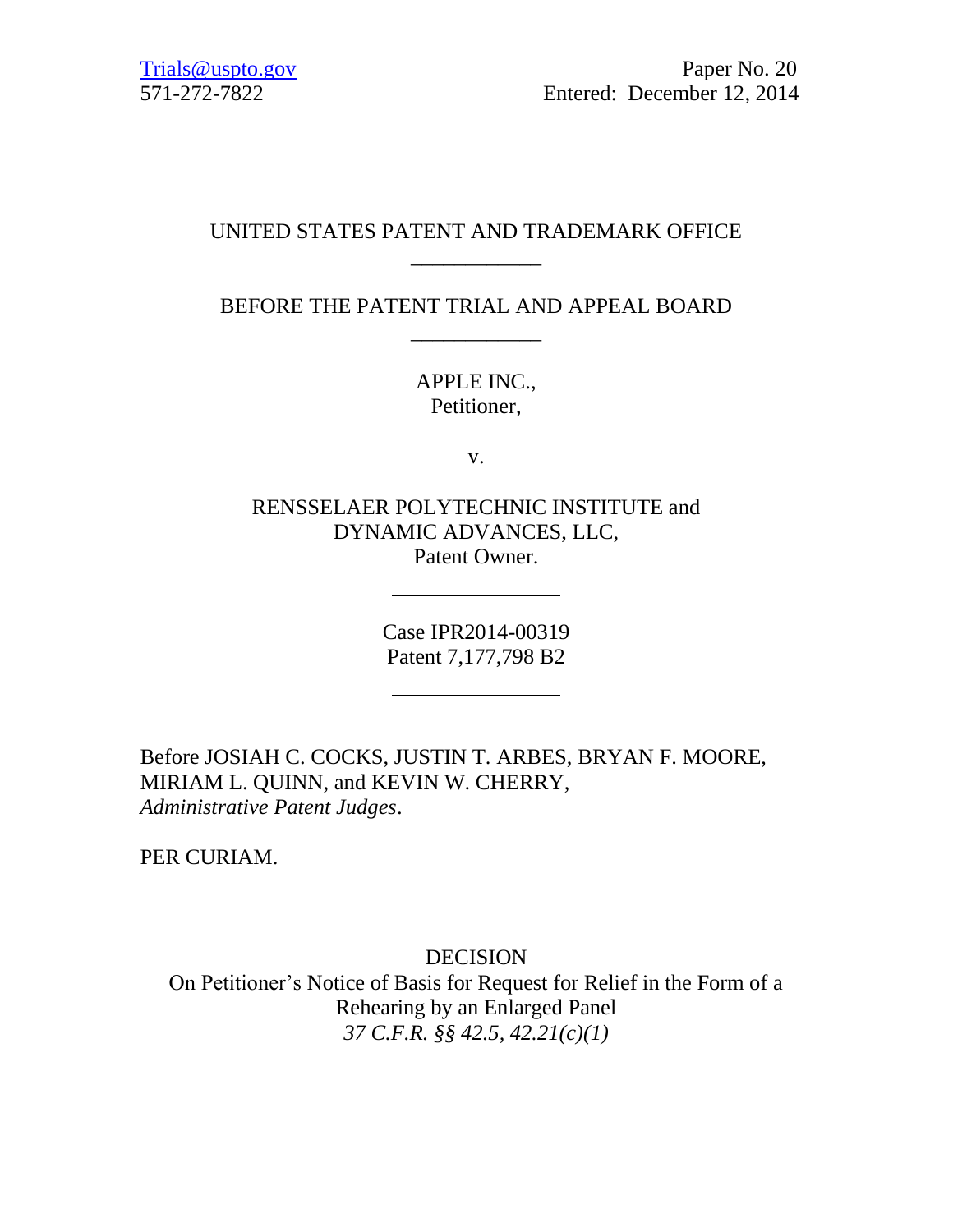$\overline{a}$ 

## INTRODUCTION

Apple Inc. ("Petitioner") filed a Petition for *inter partes* review of U.S. Patent No. 7,177,798 B2. Paper 1. A panel of the Board decided not to institute an *inter partes* review. Paper 12 ("Decision"). Petitioner requested rehearing of the decision not to institute review. Paper 13. The same panel denied rehearing. Paper 14 ("Rehearing Decision"). Petitioner has filed a Notice of Basis for Request for Relief, which requests a second rehearing by an expanded panel of the Rehearing Decision and the Decision not to institute *inter partes* review. Paper 19 ("Notice"), 1. At the direction of the Chief Judge, the panel has been expanded for the purpose of considering the arguments and request presented in the Notice. $<sup>1</sup>$  For the reasons that follow,</sup> the expanded panel denies Petitioner's most recent request.

#### DISCUSSION

Petitioner argues that the Decision and the Rehearing Decision conflict with "well-established law holding a dismissal of an action without prejudice pursuant to [Fed. R. Civ. P.] 41(a) renders the action a legal nullity, which at least twelve prior panels of the Board have found do not trigger the statutory bars in 35 U.S.C. § 315." Notice 1. Petitioner also asserts that the decisions conflict with the plain meaning of § 315(b) by

<sup>&</sup>lt;sup>1</sup> The members of the Board deciding an institution matter do not, under the Patent Statute, select themselves, and, similarly are not granted authority of their own accord to select other Board members to decide the matter — upon request of parties or otherwise. The designation of panel members is within the sole authority of the Director, which may be delegated. As indicated in the Board's Standard Operating Procedures, the Chief Judge, on behalf of the Director, may act to expand a panel on a "suggestion" from a judge or panel. Accordingly, parties are not permitted to request, and panels do not authorize, panel expansion.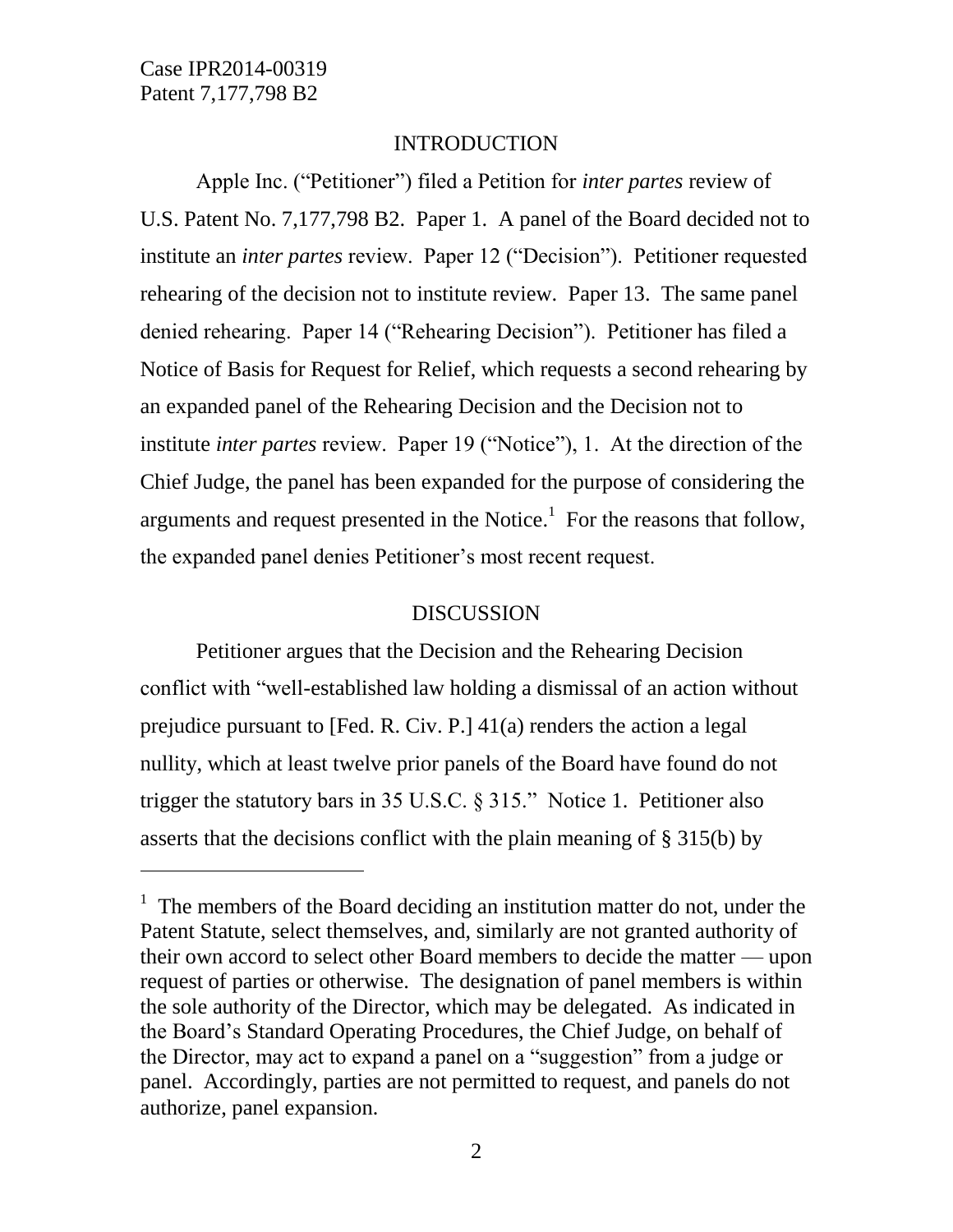## Case IPR2014-00319 Patent 7,177,798 B2

allowing an entity other than the patent owner to trigger the one-year period for filing a petition seeking *inter partes* review. *Id.* Petitioner contends that "[r]ehearing by an expanded panel is necessary to reconcile the panel's decisions with the law and prior actions by the Board, and to bring certainty to the application of § 315(b)." *Id.* We find these arguments are unpersuasive*.*

In the Decision and Rehearing Decision, the panel determined that the Petition in this proceeding was untimely under § 315(b) based on the filing date of the first of two infringement actions brought against Petitioner, although the first action had been dismissed. Dec. 4–7; Rehearing Decision 2–7. The panel found that based on the particular facts of this case, the dismissal of the first action did not render the service of the first complaint a nullity, as Petitioner contended. Dec. 4–7; Rehearing Decision 2–7. Contrary to Petitioner's contention that the panel's decision is inconsistent with prior decisions, we find no conflict between the Decision and the Rehearing Decision in this case and prior decisions. As an expanded panel, we agree with the detailed explanation in the Rehearing Decision, which explains why the decision does not conflict with prior decisions, Federal Circuit precedent, or any principles of "federal jurisprudence," as Petitioner contends. *See* Rehearing Decision. Indeed, we note that at least two other Board decisions reach similar conclusions to the Decision. *See eBay, Inc. v. Advanced Auctions LLC*, Case IPR2014-00806 (PTAB Sept. 25, 2014) (Paper 14); *Histologics, LLC v. CDX Diagnostics, Inc.*, Case IPR2014- 00779, (PTAB Sept. 12, 2014) (Paper 6).

Petitioner also contends that the "panel's decisions conflict with the plain meaning of  $\S$  315(b)" because " $\S$  315(b) can only be triggered by

3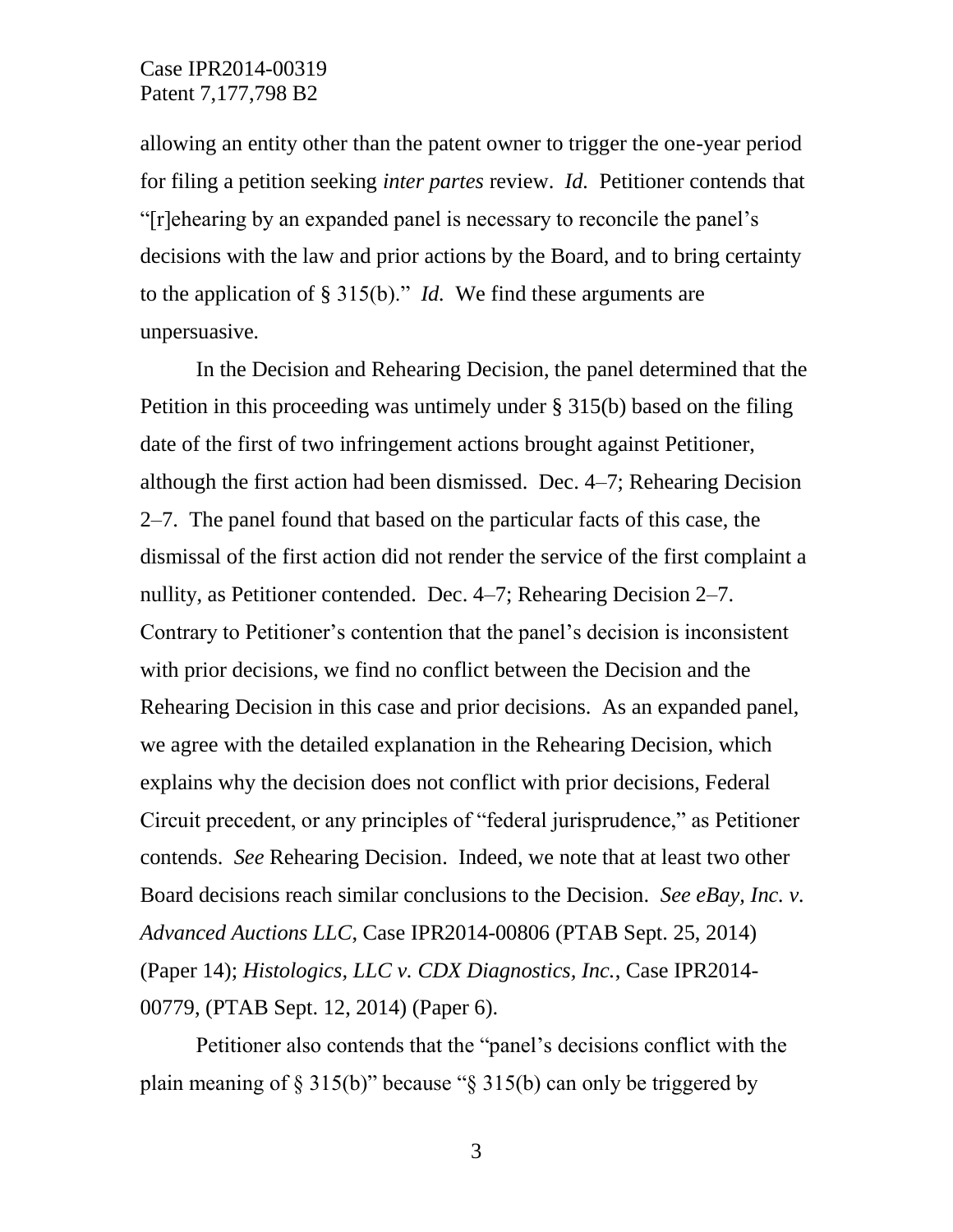Case IPR2014-00319 Patent 7,177,798 B2

service of a complaint from a party with standing to assert the patent." Notice 3. However, as the panel explained in the decision on Petitioner's original rehearing request, this argument is untimely. Rehearing Decision 6–7. Petitioner provides no explanation why any good cause exists to consider this new argument, and we decline to do so.

Having fully considered Petitioner's arguments, we determine that Petitioner's Notice fails to show sufficient basis for a second request for rehearing under 37 C.F.R. § 42.21(c)(1).

### ORDER

Accordingly, it is

ORDERED that Petitioner's request for relief in the form of a second rehearing of the decision not to institute *inter partes* review is *denied*.